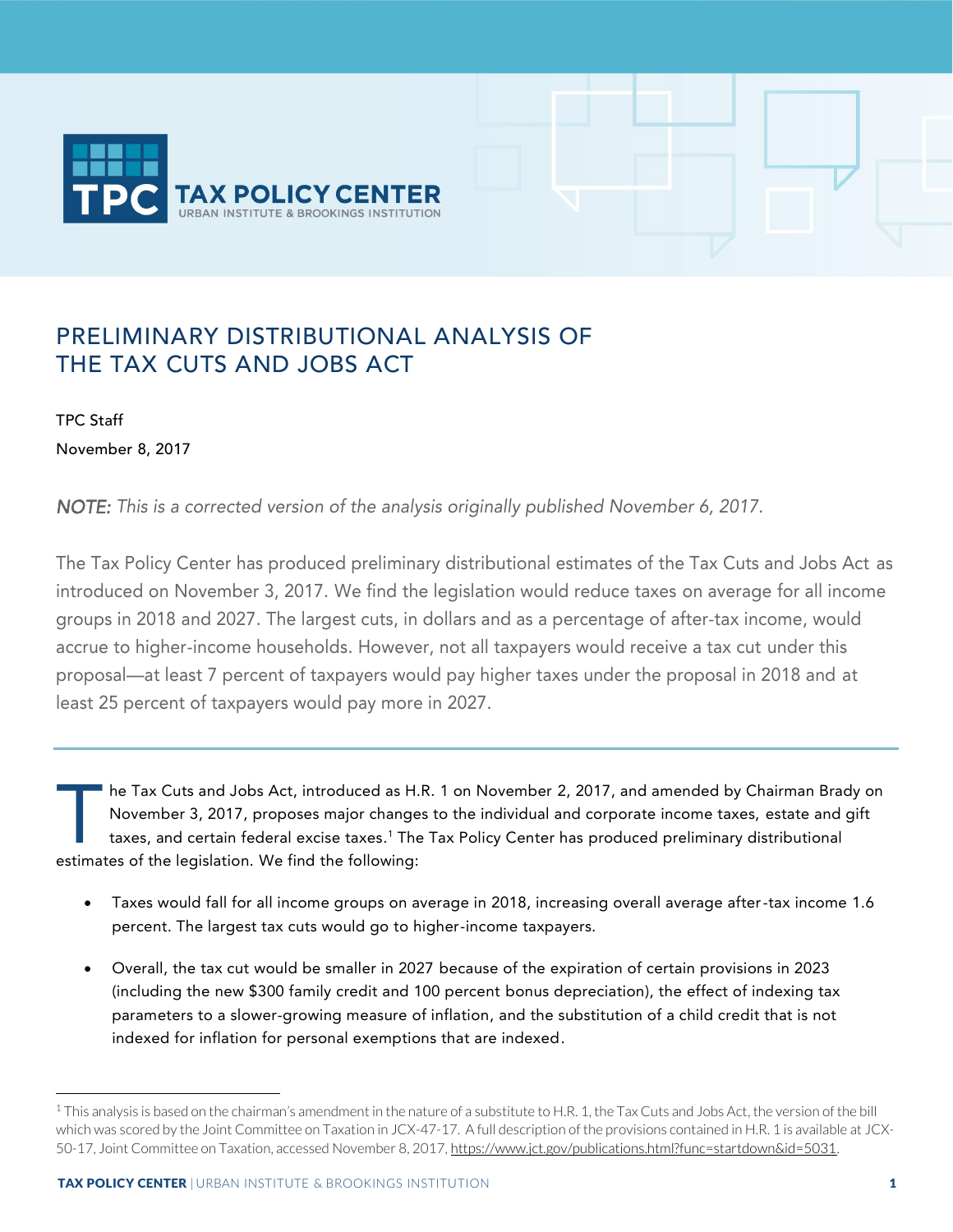• Some taxpayers would pay more in taxes under the proposal. In 2018, slightly more than 7 percent of taxpayers would experience a tax increase relative to current law. That share would rise to slightly more than 25 percent in 2027.

## DISTRIBUTIONAL EFFECTS

In 2018, taxes would be reduced by almost \$1,200 on average, increasing after-tax incomes 1.6 percent (figure 1 and table 1). Taxes would decline on average across all income groups, although higher-income taxpayers would generally receive larger cuts on average and as a percentage of income.

### **FIGURE 1**

 $0%$ 

# Percent Change in After-tax Income of the "Tax Cuts and Jobs Act" By expanded cash income percentile, 2018 and 2027



4%  $\blacksquare$  2018  $\blacksquare$  2027 3% 2%  $1%$ 

 $-1%$ Lowest Second Middle Fourth 80-90 90-95 95-99 Top 1 **Top 0.1** All quintile quintile quintile quintile percent percent

Source: Urban-Brookings Tax Policy Center Microsimulation Model (version 0217-1).

Taxpayers in the bottom quintile (those with income less than about \$25,000) would see modest tax cuts of 0.4 percent of after-tax income (figure 1). Taxpayers in the middle income quintile (those with income between about \$48,000 and \$86,000) would receive an average tax cut of about \$800, or 1.5 percent of after-tax income. Taxpayers in the top 1 percent (those with income more than \$730,000) would receive nearly 21 percent of the total tax cut: an average cut of about \$37,000, or 2.5 percent of after-tax income.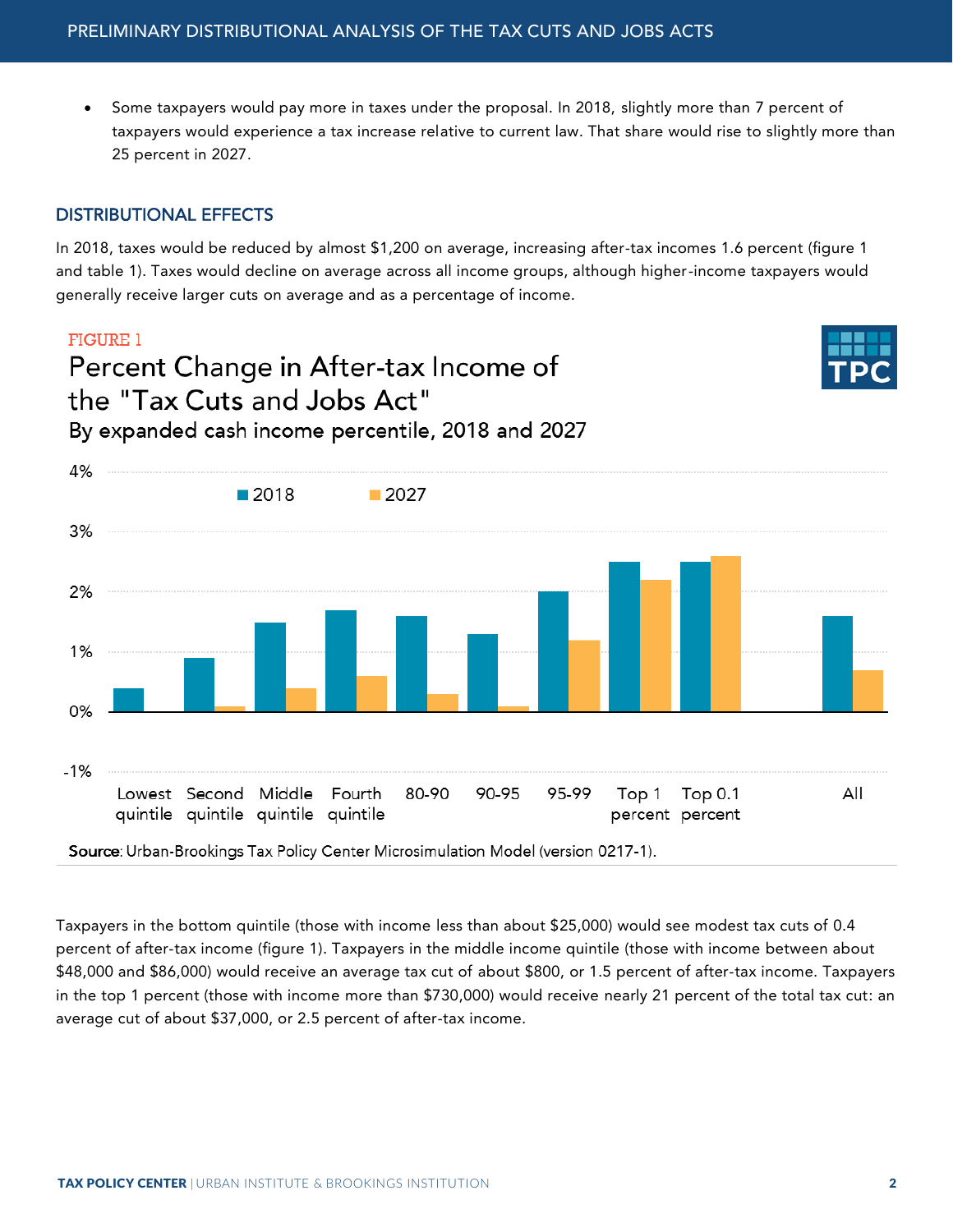#### TABLE 1

Distribution of Federal Tax Change of the "Tax Cuts and Jobs Act" By expanded cash income percentile, 2018<sup>a</sup>



| <b>Expanded cash</b>           | Percent change<br>in after-tax | Share of total<br>federal tax change | <b>Average federal</b><br>tax change | Average <u>federal'</u><br>tax rate <sup>d</sup> |                              |
|--------------------------------|--------------------------------|--------------------------------------|--------------------------------------|--------------------------------------------------|------------------------------|
| income percentile <sup>b</sup> | income <sup>c</sup>            | $(\%)$                               | (dollars)                            | Change<br>(% points)                             | Under the proposal<br>$(\%)$ |
| Lowest quintile                | 0.4                            | 1.3                                  | $-60$                                | $-0.4$                                           | 3.7                          |
| Second quintile                | 0.9                            | 5.8                                  | $-310$                               | $-0.9$                                           | 7.8                          |
| Middle quintile                | 1.5                            | 13.9                                 | $-840$                               | $-1.3$                                           | 12.6                         |
| Fourth quintile                | 1.7                            | 22.1                                 | $-1,590$                             | $-1.4$                                           | 15.9                         |
| Top quintile                   | 1.9                            | 56.6                                 | $-4,840$                             | $-1.4$                                           | 24.1                         |
| All                            | 1.6                            | 100.0                                | $-1,180$                             | $-1.3$                                           | 18.5                         |
|                                |                                |                                      |                                      |                                                  |                              |
| Addendum                       |                                |                                      |                                      |                                                  |                              |
| 80-90                          | 1.6                            | 13.8                                 | $-2,300$                             | $-1.3$                                           | 18.9                         |
| 90-95                          | 1.3                            | 7.4                                  | $-2,570$                             | $-1.0$                                           | 21.0                         |
| 95-99                          | 2.0                            | 14.8                                 | $-6,600$                             | $-1.5$                                           | 23.7                         |
| Top 1 percent                  | 2.5                            | 20.6                                 | $-37,440$                            | $-1.7$                                           | 30.9                         |
| Top 0.1 percent                | 2.5                            | 10.0                                 | $-178,560$                           | $-1.7$                                           | 31.7                         |

Source: Urban-Brookings Tax Policy Center Microsimulation Model (version 0217-1)

Notes: Number of Alternative Minimum Tax (AMT) taxpayers (millions): Baseline: 5.2; Proposal: 0.

(a) Calendar year. Baseline is current law. Proposal includes all provisions contained in the Chairman's amendment to H.R. 1 released on 11/3/2017. (b) Percentiles include both filing and non-filing units but excludes those that are dependents of other tax units. Tax units with negative adjusted gross income are excluded from their respective income class but are included in the totals. The income percentile classes used in this table are based on the income distribution for the entire population and contain an equal number of people, not tax units. The breaks are (in 2017 dollars): 20% \$25,000; 40% \$48,600; 60% \$86,100; 80% \$149,400; 90% \$216,800; 95% \$307,900; 99% \$732,800; 99.9% \$3,439,900. For a description of expanded cash income, see http://www.taxpolicycenter.org/TaxModel/income.cfm

(c) After-tax income is expanded cash income less: individual income tax net of refundable credits; corporate income tax; payroll taxes (Social Security and Medicare); estate tax; and excise taxes.

(d) Average federal tax (includes individual and corporate income tax, payroll taxes for Social Security and Medicare, the estate tax, and excise taxes) as a percentage of average expanded cash income.

In 2027, the overall average tax cut would be smaller than in 2018, reducing taxes by about \$700 on average, or 0.7 percent of after-tax income (table 2). Taxpayers in the bottom two quintiles of the income distribution (those with income less than about \$55,000) would see little change in their taxes, with average tax decreases of \$10–\$40. Taxpayers in the middle of the income distribution would see a net tax cut on average and see their after-tax incomes increase 0.4 percent. Taxpayers in the top 1 percent would receive nearly 50 percent of the total benefit; their after-tax income would increase 2.2 percent on average.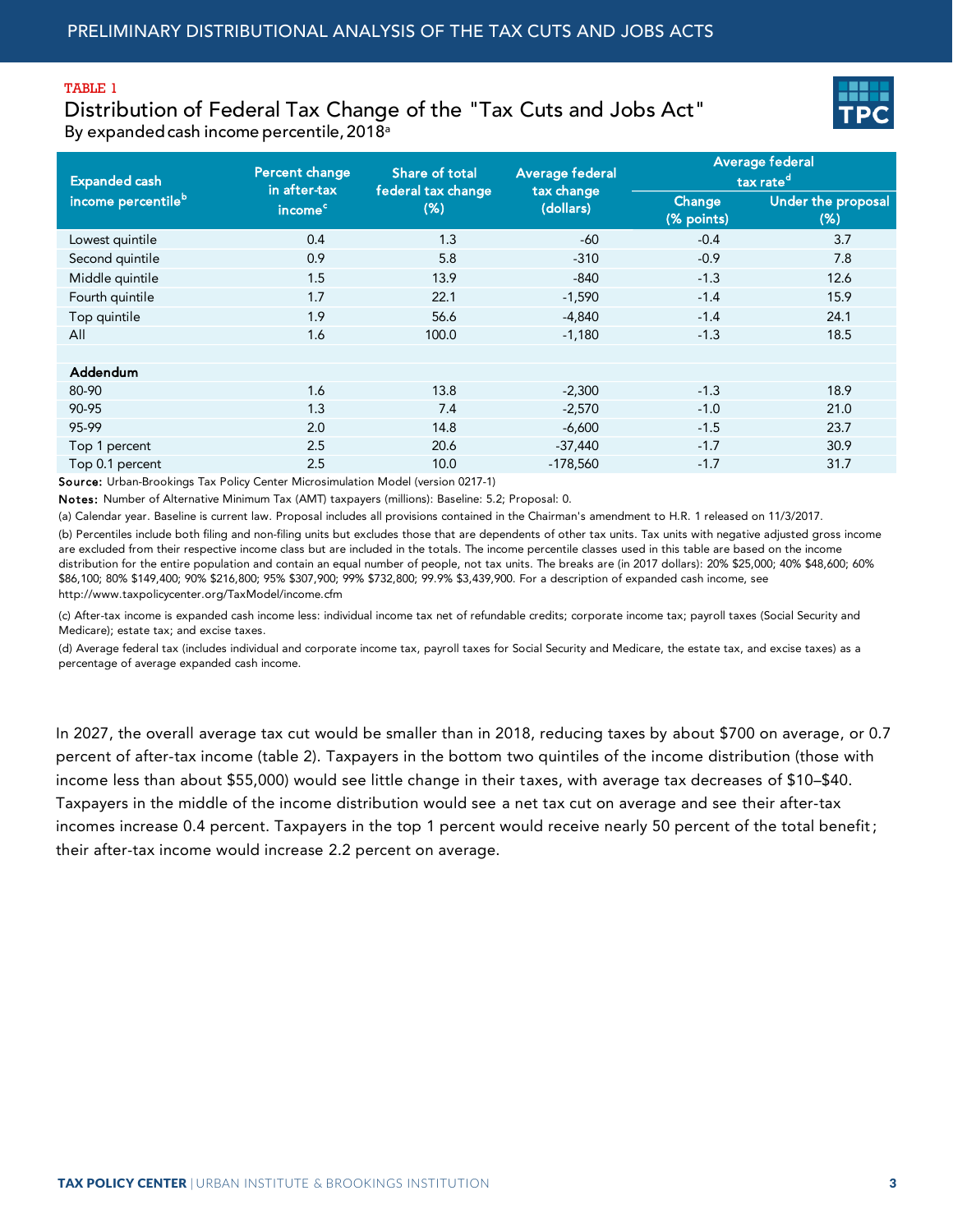#### TABLE 2

Distribution of Federal Tax Change of the "Tax Cuts and Jobs Act" By expanded cash income percentile, 2027a



| <b>Expanded cash</b>           | Percent change<br>in after-tax | Share of total<br>federal tax change | <b>Average federal</b><br>tax change | Average fede <u>ral</u><br>tax rate <sup>d</sup> |                              |
|--------------------------------|--------------------------------|--------------------------------------|--------------------------------------|--------------------------------------------------|------------------------------|
| income percentile <sup>b</sup> | income <sup>c</sup>            | $(\%)$                               | (dollars)                            | Change<br>(% points)                             | Under the proposal<br>$(\%)$ |
| Lowest quintile                | 0.0                            | 0.3                                  | $-10$                                | 0.0                                              | 4.3                          |
| Second quintile                | 0.1                            | 1.3                                  | $-40$                                | $-0.1$                                           | 8.8                          |
| Middle quintile                | 0.4                            | 8.7                                  | $-320$                               | $-0.4$                                           | 13.5                         |
| Fourth quintile                | 0.6                            | 15.7                                 | $-710$                               | $-0.5$                                           | 16.5                         |
| Top quintile                   | 1.1                            | 73.2                                 | $-3,860$                             | $-0.8$                                           | 25.5                         |
| All                            | 0.7                            | 100.0                                | $-730$                               | $-0.6$                                           | 19.6                         |
|                                |                                |                                      |                                      |                                                  |                              |
| Addendum                       |                                |                                      |                                      |                                                  |                              |
| 80-90                          | 0.3                            | 5.5                                  | $-560$                               | $-0.2$                                           | 19.6                         |
| 90-95                          | 0.1                            | 1.6                                  | $-340$                               | $-0.1$                                           | 21.8                         |
| 95-99                          | 1.2                            | 18.9                                 | $-5,220$                             | $-0.9$                                           | 24.6                         |
| Top 1 percent                  | 2.2                            | 47.2                                 | $-52,780$                            | $-1.5$                                           | 32.0                         |
| Top 0.1 percent                | 2.6                            | 25.1                                 | $-278,370$                           | $-1.8$                                           | 32.1                         |

Source: Urban-Brookings Tax Policy Center Microsimulation Model (version 0217-1)

Notes: Number of Alternative Minimum Tax (AMT) taxpayers (millions): Baseline: 5.6; Proposal: 0.

\* Non-zero value rounded to zero.

(a) Calendar year. Baseline is current law. Proposal includes all provisions contained in the Chairman's amendment to H.R. 1 released on 11/3/2017.

(b) Percentiles include both filing and non-filing units but excludes those that are dependents of other tax units. Tax units with negative adjusted gross income are excluded from their respective income class but are included in the totals. The income percentile classes used in this table are based on the income distribution for the entire population and contain an equal number of people, not tax units. The breaks are (in 2017 dollars): 20% \$28,100; 40% \$54,700; 60% \$93,200; 80% \$154,900; 90% \$225,400; 95% \$304,600; 99% \$912,100; 99.9% \$5,088,900. For a description of expanded cash income, see http://www.taxpolicycenter.org/TaxModel/income.cfm

(c) After-tax income is expanded cash income less: individual income tax net of refundable credits; corporate income tax; payroll taxes (Social Security and Medicare); estate tax; and excise taxes.

(d) Average federal tax (includes individual and corporate income tax, payroll taxes for Social Security and Medicare, the estate tax, and excise taxes) as a percentage of average expanded cash income.

### WINNERS AND LOSERS

-

The impact of the proposal on individual taxpayers differs depending on the composition of income sources, demographic and family status, and other characteristics that affect eligibility for certain tax benefits. Our estimates of the number of taxpayers that would pay more tax or less tax than under current law exclude certain minor provisions for which it is difficult to assign the tax changes to specific taxpayers. <sup>2</sup> Overall, the excluded provisions represent a net tax increase for all income groups in both 2018 and 2027, so we are overestimating the number of taxpayers that would see a tax cut and underestimating the number of taxpayers that would see a tax increase.

In 2018, 76 percent of taxpayers would experience a tax cut from the included provisions averaging about \$1,900, and 7 percent would face an average tax increase of about \$2,100 (table 3). The ratio of winners to losers varies by income group, with the largest share of taxpayers with a tax increase in the top 1 percent of the income distribution.

 $2$  We do include the average effect of these provisions by income group in tables 1 and 2, but their effects vary substantially within each group and we do not have the information necessary to assign the tax changes to specific individuals or households.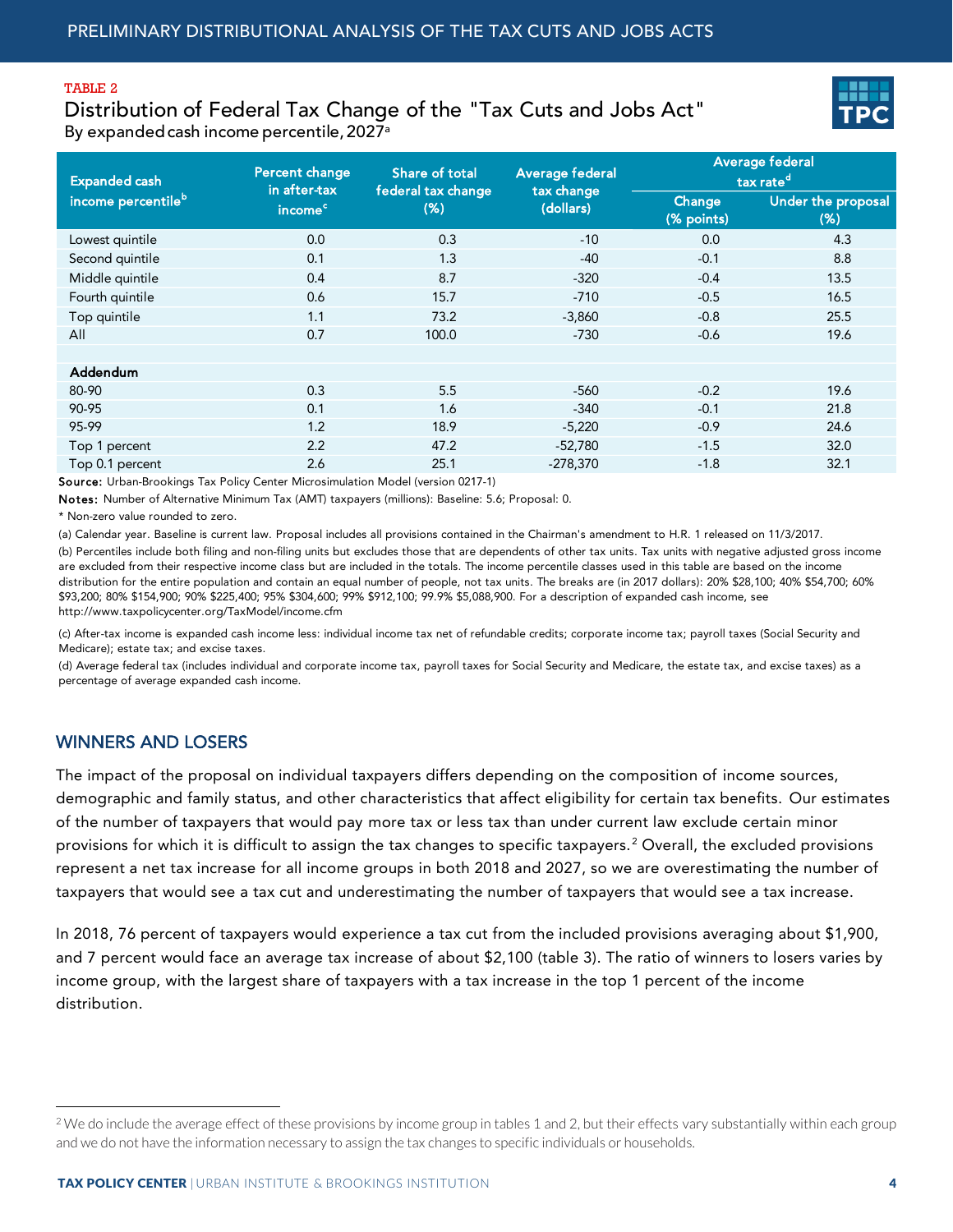In 2027, 59 percent of taxpayers would see an average tax cut of about \$2,300, while at least 25 percent of taxpayers would face an average tax increase of nearly \$2,100 (table 4). The percentage of tax units with a tax increase is similar across most income groups but well below average for the bottom quintile (14 percent) and significantly above average for taxpayers between the 90th and 95th income percentiles (47 percent).

Many higher-income taxpayers with a tax increase are affected by the loss of itemized deductions. Because the legislation substantially increases the standard deduction and repeals many itemized deductions—including the deduction for state and local income and sales taxes—the number of taxpayers who elect to itemize compared with current law would fall 75 percent in 2018 (to 12.5 million tax units) and 65 percent in 2027 (to 20 million tax units).

#### TABLE 3

Tax Units with a Tax Change from Major Provisions of the "Tax Cuts and Jobs Act" By expanded cash income percentile, 2018<sup>a</sup>

| <b>Expanded cash income</b><br>percentileb |                   | Tax units with tax cut or increase <sup>c</sup> | Average federal<br>tax change |              |                       |                                          |
|--------------------------------------------|-------------------|-------------------------------------------------|-------------------------------|--------------|-----------------------|------------------------------------------|
|                                            | With tax cut      |                                                 | With tax increase             |              |                       |                                          |
|                                            | <b>Percent of</b> | Average                                         | <b>Percent of</b>             | Average      | <b>All Provisions</b> | <b>Major Provisions</b><br>included here |
|                                            | tax units         | tax cut                                         | tax units                     | tax increase |                       |                                          |
| Lowest quintile                            | 47.1              | $-150$                                          | 1.7                           | 780          | $-60$                 | -60                                      |
| Second quintile                            | 83.9              | $-450$                                          | 6.0                           | 830          | $-310$                | $-320$                                   |
| Middle quintile                            | 89.4              | $-1,080$                                        | 9.2                           | 1,010        | $-840$                | $-880$                                   |
| Fourth quintile                            | 88.2              | $-2,100$                                        | 11.5                          | 1,550        | $-1,590$              | $-1,670$                                 |
| Top quintile                               | 87.0              | $-6,960$                                        | 12.9                          | 5,250        | $-4,840$              | $-5,390$                                 |
| All                                        | 75.8              | $-1,890$                                        | 7.3                           | 2,140        | $-1,180$              | $-1,280$                                 |
|                                            |                   |                                                 |                               |              |                       |                                          |
| Addendum                                   |                   |                                                 |                               |              |                       |                                          |
| 80-90                                      | 86.6              | $-3,170$                                        | 13.2                          | 1,920        | $-2,300$              | $-2,500$                                 |
| 90-95                                      | 84.0              | $-3,800$                                        | 15.8                          | 2,070        | $-2,570$              | $-2,860$                                 |
| 95-99                                      | 93.7              | $-8,090$                                        | 6.1                           | 4,250        | $-6,600$              | $-7,320$                                 |
| Top 1 percent                              | 79.5              | $-64,430$                                       | 20.5                          | 43,070       | $-37,440$             | $-42,430$                                |
| Top 0.1 percent                            | 70.5              | -357,270                                        | 29.4                          | 175,710      | $-178,560$            | $-200,090$                               |

Source: Urban-Brookings Tax Policy Center Microsimulation Model (version 0217-1)

Notes: Number of Alternative Minimum Tax (AMT) taxpayers (millions): Baseline: 5.2; Proposal: 0.

(a) Calendar year. Baseline is current law. Proposal includes major provisions contained in the Chairman's amendment to H.R. 1 released on 11/3/2017. Due to data limitations, excludes the following provisions: repeal of credit for adoption expenses; repeal of deduction for moving expenses; limitation on exclusion of employee achievement awards and certain other fringe benefits; repeal of exclusion for qualified moving expense reimbursement; reduction in minimum age for allowable in-service distributions; small business accounting method reform and simplification; modifications to state and local bond interest (portion attributable to pass-through entities); and repeal of technical termination of partnerships.

(b) Percentiles include both filing and non-filing units but excludes those that are dependents of other tax units. Tax units with negative adjusted gross income are excluded from their respective income class but are included in the totals. The income percentile classes used in this table are based on the income distribution for the entire population and contain an equal number of people, not tax units. The breaks are (in 2017 dollars): 20% \$25,000; 40% \$48,600; 60% \$86,100; 80% \$149,400; 90% \$216,800; 95% \$307,900; 99% \$732,800; 99.9% \$3,439,900. For a description of expanded cash income, see http://www.taxpolicycenter.org/TaxModel/income.cfm

(c) Includes tax units with a change in federal tax burden of \$10 or more in absolute value.